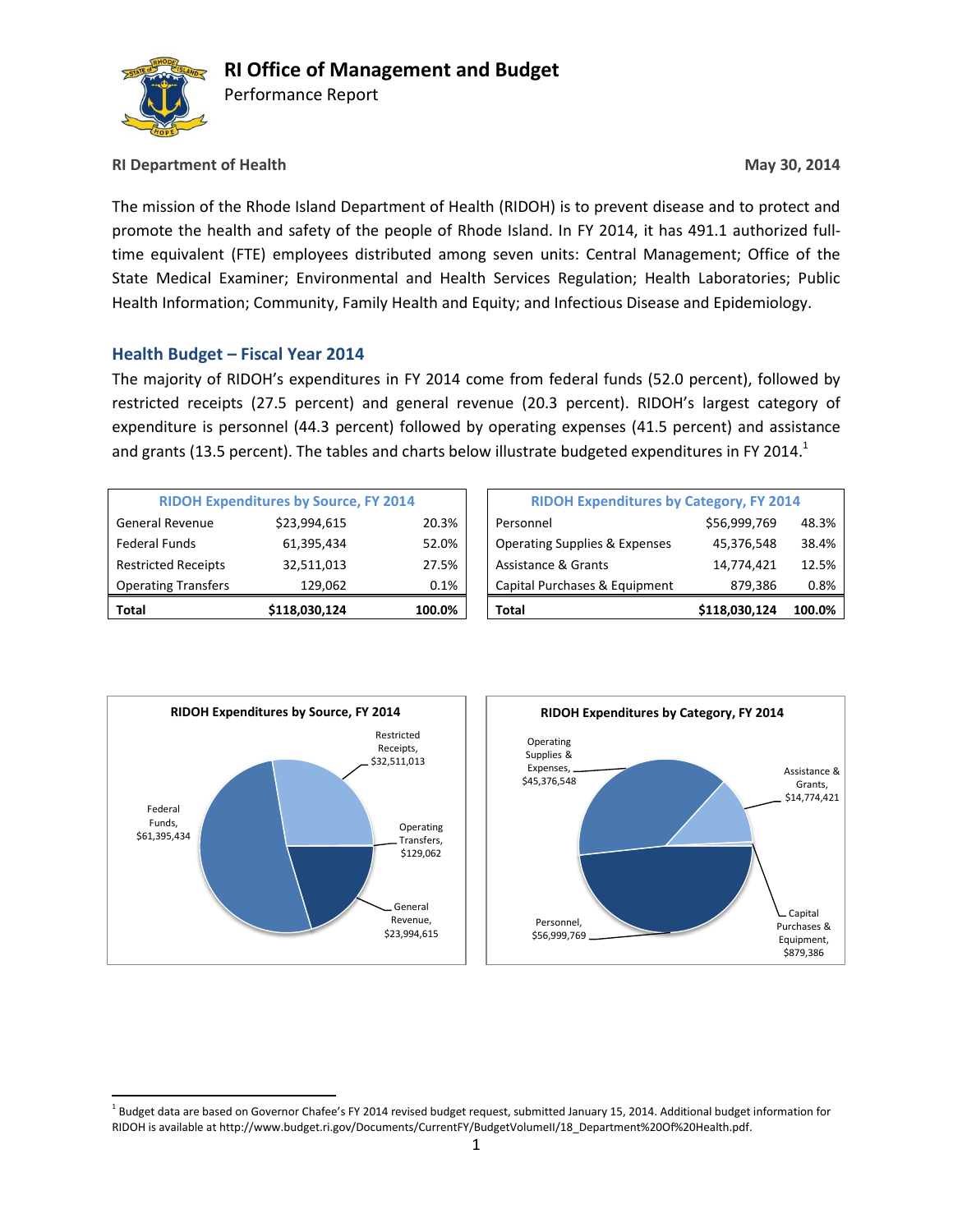## **AMBULANCE** INSPECTIONS

The Division of Emergency Medical Services routinely inspects ambulances for compliance with the minimum equipment list and general state of repair. Certain items are considered essential equipment and, if missing, the ambulance is determined to have a critical ("immediate") deficiency.

Figure A: Number of Ambulances Inspected and Percent with Critical Deficiencies



#### **Key Points:**

- RIDOH's 2014 goal is for fewer than 5.0 percent of ambulances to have immediate deficiencies. In 2012, 38.7 percent were found to have at least one immediate deficiency; that rate increased to 56.0 percent in 2013.
- The Division aims to reduce the number of immediate deficiencies per inspection, as well as other deficiencies, through strong enforcement. RIDOH is currently developing a plan to improve the inspection process and reduce the number of deficiencies.

## DNA **TESTING**

The State Health Laboratories support law enforcement agencies and the judicial system in Rhode Island by providing DNA testing services to help solve and adjudicate the most serious crimes, such as murders, sexual assaults, etc.

#### Figure B: Number of DNA Evidence Submissions Received for Testing



- DNA testing is increasingly requested to help solve property crimes, resulting in a higher demand for these services. Each submission (or "case") usually includes multiple items to be tested.
- In 2012, 549 submissions were received for testing; the number of submissions increased 18.8 percent to 652 in 2013.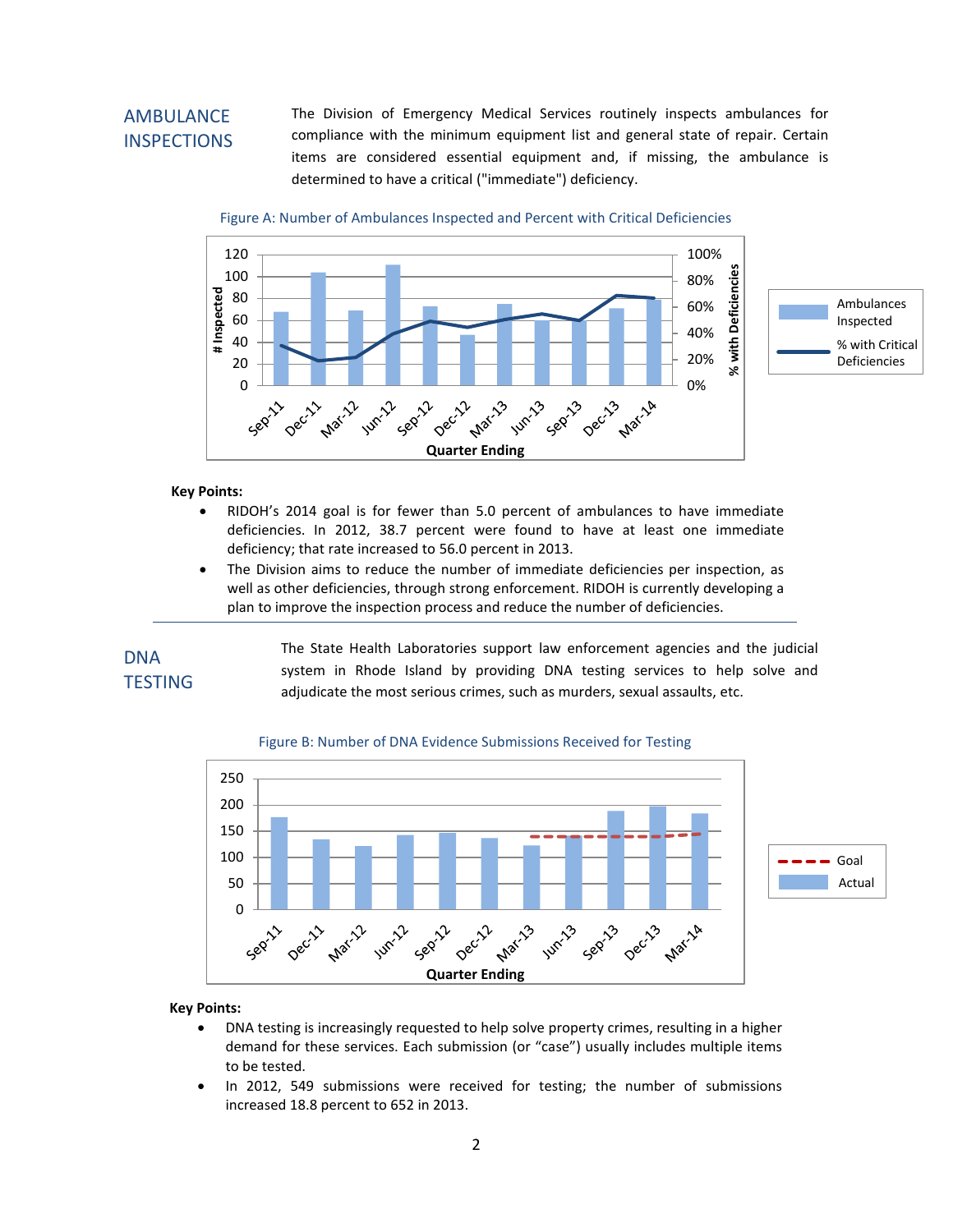## HEALTH INFORMATION LINE

The HEALTH Information Line is the central telephone number for the public to call with questions about RIDOH programs and services such as vital records or professional licensing.





### **Key Points:**

- RIDOH's goal is to reduce current call volume as part of a broader effort to improve other forms of communication (i.e., online information). The HEALTH Information Line aims to receive fewer than 30,000 calls in 2014.
- In 2012, the HEALTH information line received 62,612 calls; the number of calls decreased 12.5 percent to 54,780 in 2013.

## BIRTH FILINGS

When birth certificates are filed within 30 days of a child's birth, parents may obtain benefits and services for the child in a timely manner. These benefits include health insurance, Social Security number and passport.



## Figure D: Percent of Births Filed Electronically within 30 Days of Birth

**Key Points:**

 The use of quality improvement methods, along with an upgrade to a web-based electronic birth system, is expected to move the program to the proposed goal of 90.0 percent of births filed within 30 days by the end of 2014.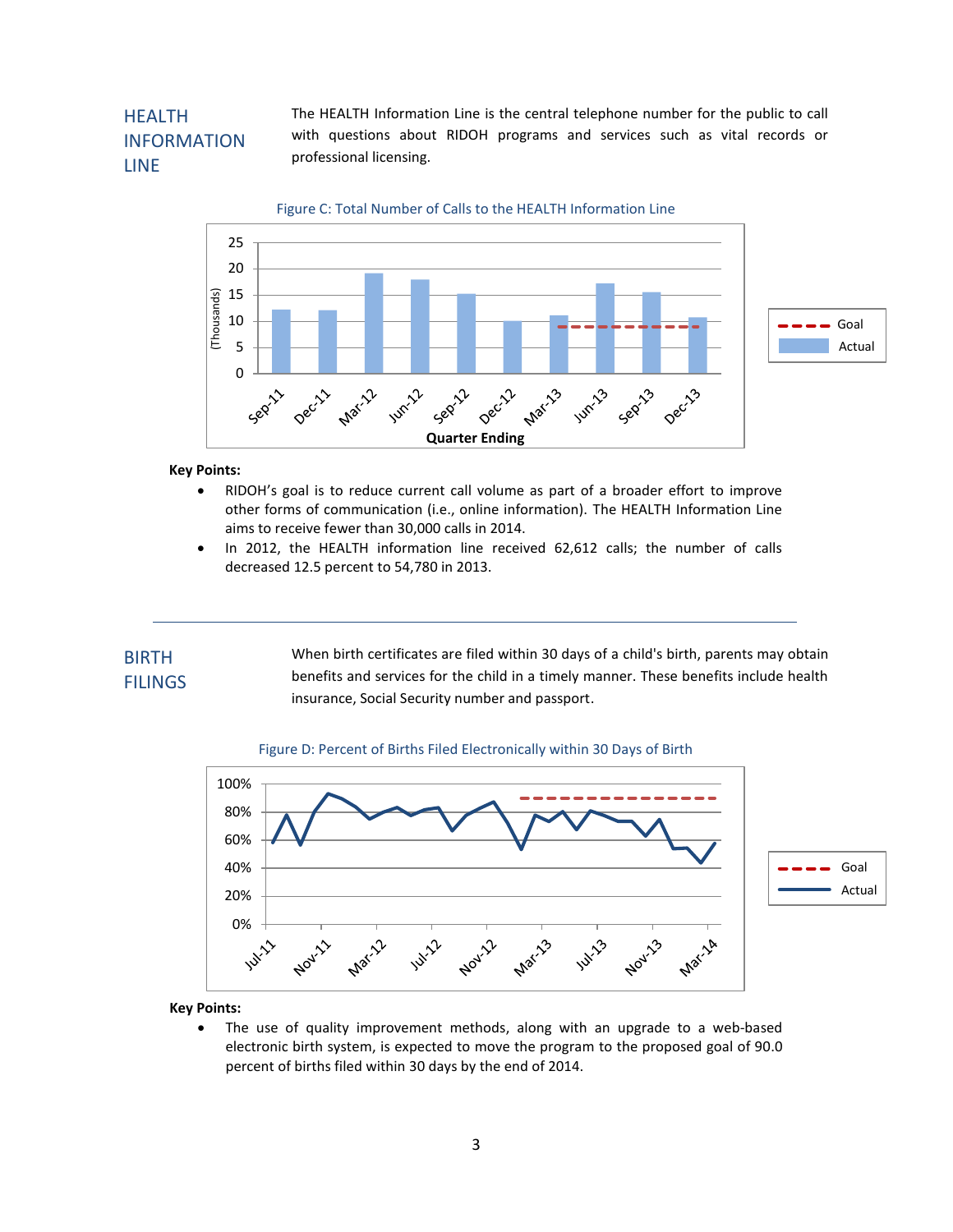KIDSNET is a web-based system that collects and shares information about children's preventive health care – such as immunization and lead screening – with authorized users, including authorized health care providers.

Figure E: Number of Times KIDSNET Accessed by Primary Care Providers



#### **Key Points:**

- Accessing information from KIDSNET helps doctors coordinate patient care and ensure that their patients receive important public health services.
- Use of KIDSNET has increased steadily since its inception and is an indication of the important partnership between public health and primary health care.
- In 2012, the KIDSNET received 849,001 primary care provider hits; the number of primary care provider hits increased 23.0 percent to 1,044,662 in 2013.

## BREAST **SCREENINGS**

The RI Women's Cancer Screening Program (WCSP) provides free breast and cervical cancer screening services, including mammograms, for Rhode Island women who are 40 and older, uninsured or underinsured, and with incomes at or less than 250 percent of the poverty level.





- When the time from screening to diagnoses exceeds 60 days, RIDOH investigates to determine the cause for the delay. WCSP works closely with its contracted medical providers to improve the quality of case tracking and follow-up efforts.
- In FY 2013, 3.0 percent of abnormal screenings with final diagnosis took greater than 60 days. In the first nine months of FY 2014 (as of March 31, 2014), the rate increased to 4.4 percent.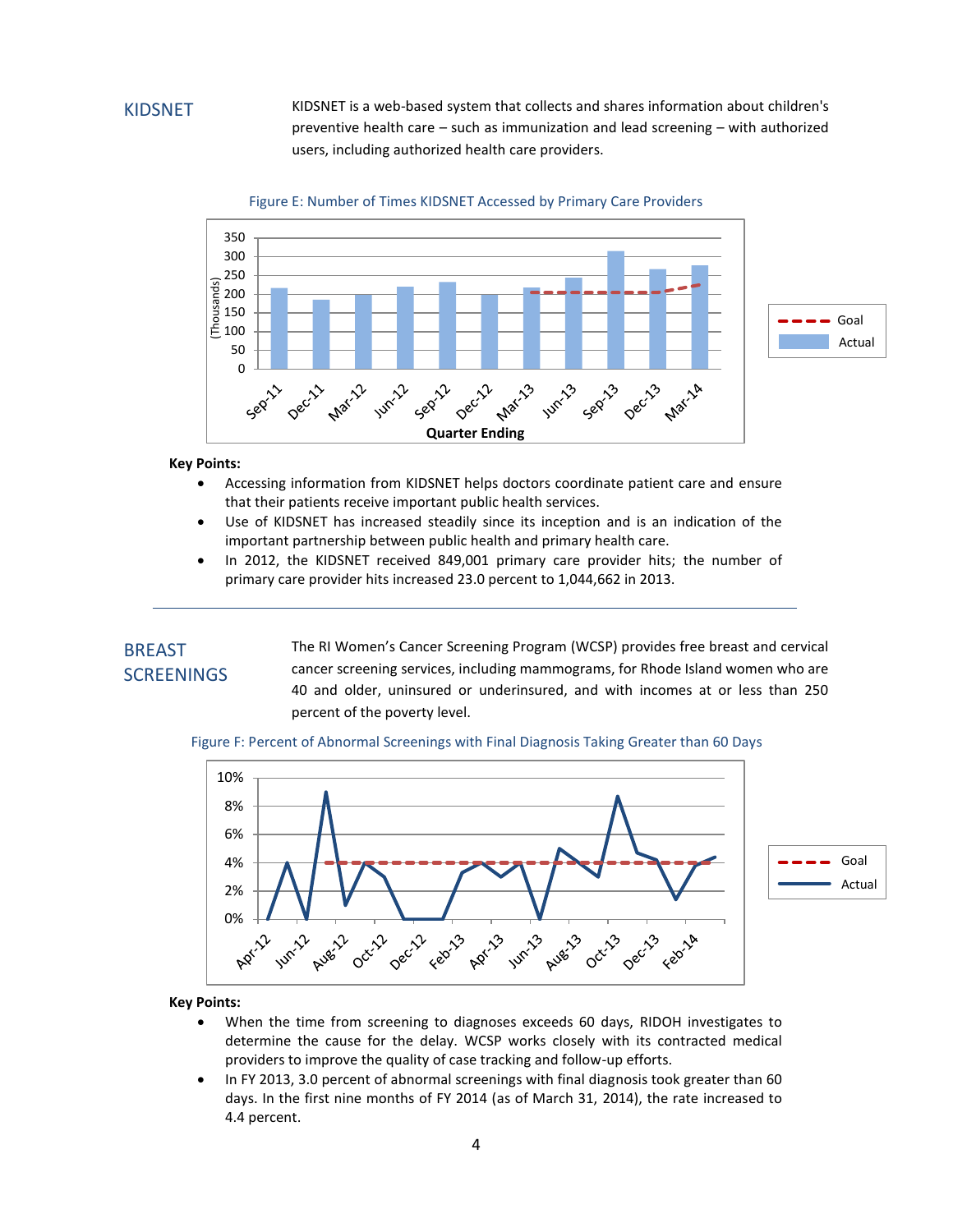# DRINKING WATER **TESTING**

State Health Laboratories provide a variety of tests for public drinking water suppliers throughout the state to help ascertain that public water is safe to drink.



### **Key Points:**

- The number of tests performed varies according to regulatory surveillance requirements for any given year, with every third year requiring more tests that the other two years in the compliance cycle.
- In 2012, RIDOH performed 4,051 drinking water tests; the number of tests performed increased 44.4 percent to 5,848 in 2013. Part of this increase is attributable to the Office of Drinking Water Quality performing a special surveillance of certain unregulated chemicals (perchlorate, hexavalent chromium, 1,4-dioxane).

Public water systems are monitored by RIDOH's Public Drinking Water Program. This measure includes Rhode Islanders that receive drinking water in their homes, except those served by private wells. Only health-based violations are included. PUBLIC WATER **SYSTEMS** 

## Figure H: Percent of Public Water Systems in Compliance with Requirements as of March 2014



### **Key Points:**

 Performance targets are set by the U.S. Environmental Protection Agency (EPA) and tend to increase annually, except when regulatory modifications reset the baseline.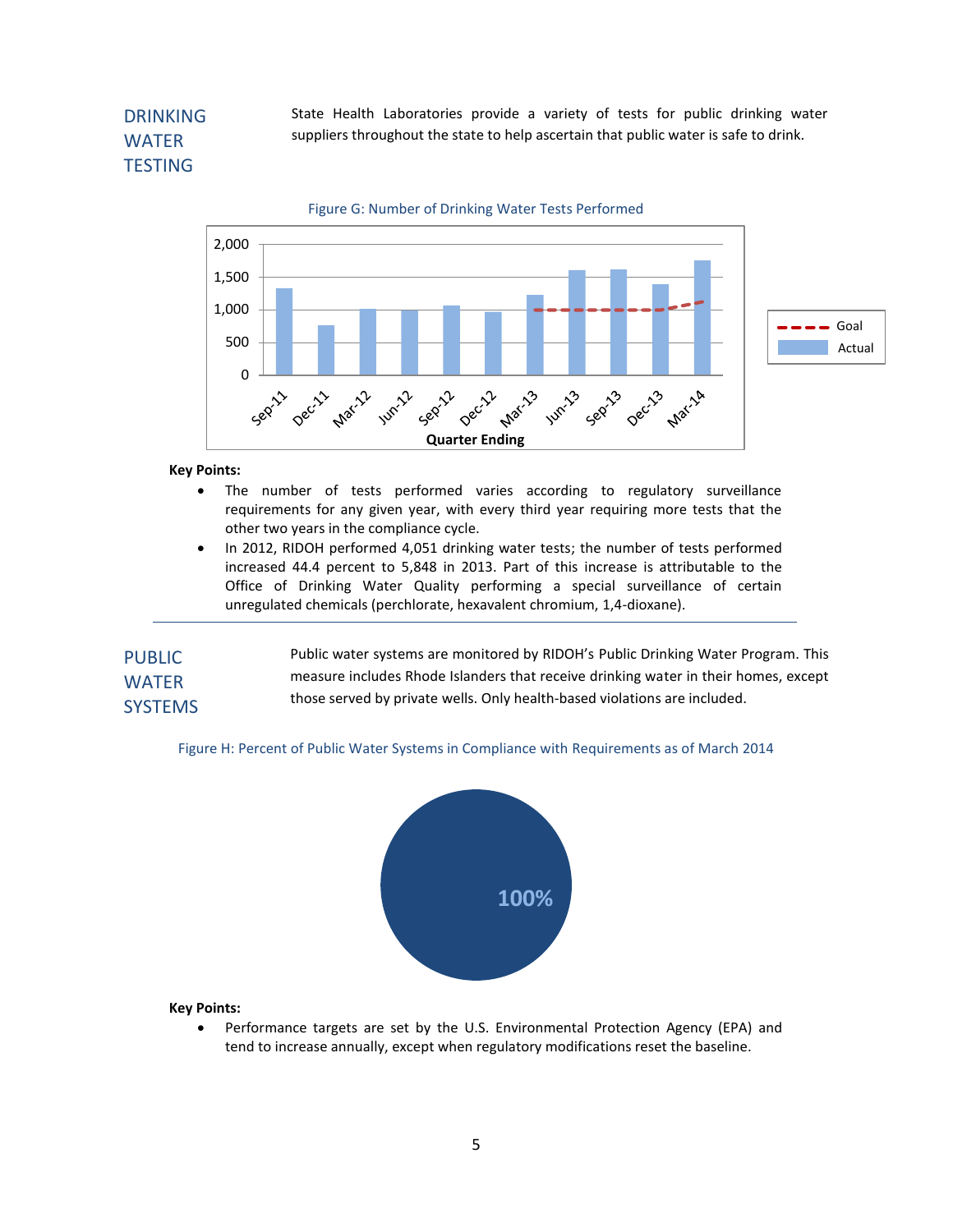## **HIV SCREENINGS**

This measure helps RIDOH track the number of HIV screenings among at-risk populations, such as patients of Community Health Centers and inmates at the Rhode Island Adult Correctional Institute.

Figure I: Number of HIV Tests Performed at the State Health Laboratories



### **Key Points:**

- Frequent testing for Human Immunodeficiency Virus (HIV) is an important component of RIDOH's efforts to reduce the number of new HIV infections in the state (see measure below and Performance Review on page 8).
- In 2012, the State Health Laboratories performed 13,966 HIV tests; the number of HIV tests performed increased 4.8 percent to 14,643 in 2013.

## NEW HIV **CASES**

The HIV/AIDS program works to identify new HIV cases and follow up on existing cases currently in care. The HIV prevention program promotes healthy behaviors, testing and promoting care for positive HIV patients to reduce transmission thereby reducing new HIV cases.



### Figure J: Number of New HIV/AIDS Cases

- Rhode Island reported 106 new cases of HIV in 2011, 78 in 2012, and 74 in 2013 an estimated 30.2 percent reduction in the number of new cases in three years. (Figures from 2013 are subject to verification) RIDOH set target of 40 new cases in 2014.
- Note: Following protocol established by the Centers for Disease Control and Prevention (CDC), when the monthly number of new cases is fewer than five, it is reported as five to protect patient confidentiality. (In such cases, bars for monthly data are shaded.)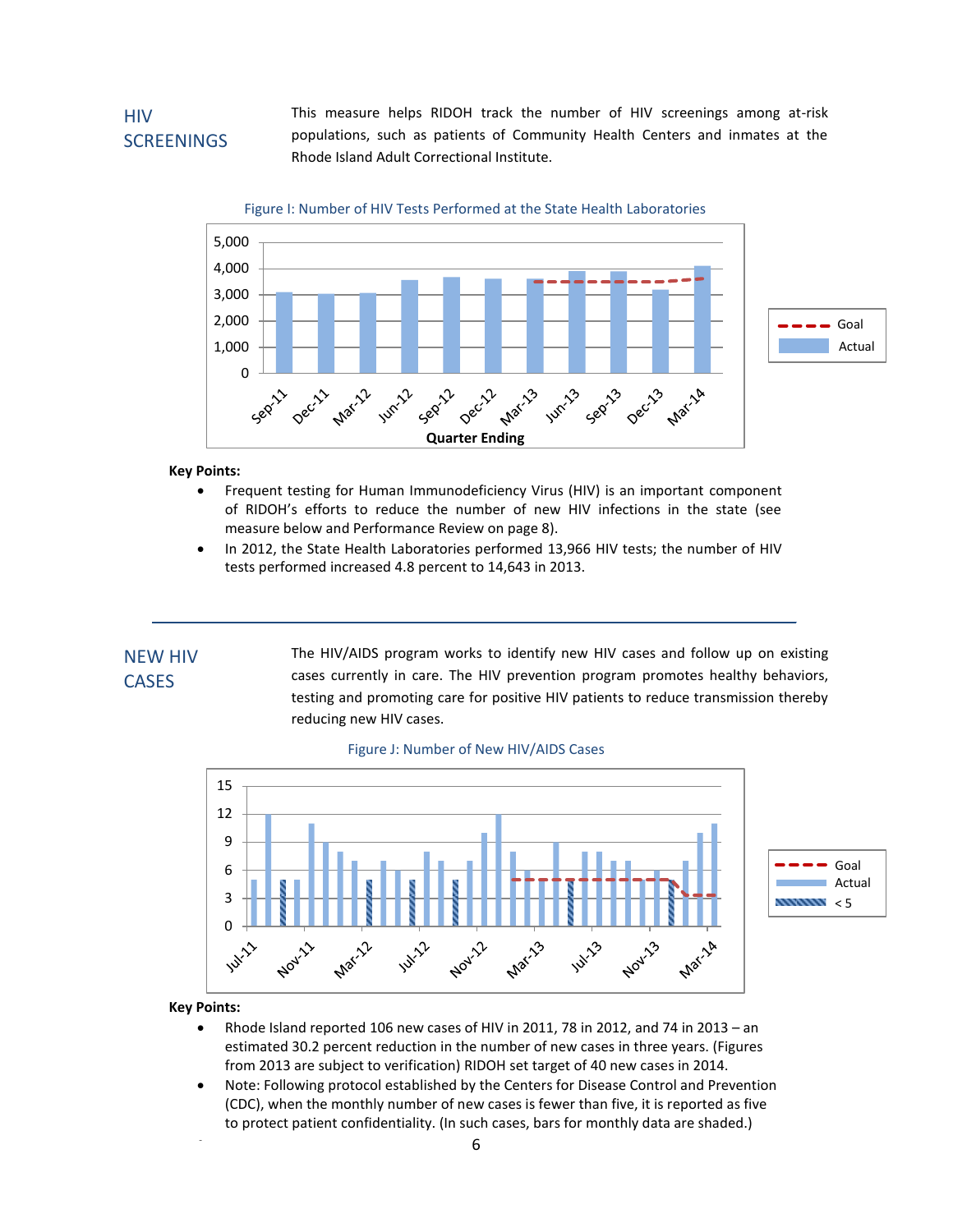## **NEW TUBERCULOSIS** CASES

Though the case rate for tuberculosis (TB) has remained fairly steady over the last several years, RIDOH tracks new TB cases because they have a significant impact on public health resources.

### Figure K: Number of Newly Diagnosed Cases of TB per 100,000 Individuals



### **Key Points:**

- When an individual contracts TB, he/she receives daily home visits for observation. On average, this care is needed for nine months to ensure adherence to therapy and cure. Each case of TB requires active community monitoring and follow-up testing and treatment for those that may become infected.
- In 2012, a total of 23 cases of TB were diagnosed; the number of TB diagnoses rose to 27 in 2013. (State population data is based on the 2010 Census.)

## **RABIES** EXPOSURE

Rabies is a fatal disease. RIDOH has a comprehensive case management program to prevent human rabies. If someone is exposed to a potentially rabid animal, RIDOH conducts a risk assessment and, when appropriate, offers post-exposure prophylaxis vaccine, which will protect an individual from developing rabies.

#### Figure L: Number of Individuals Potentially Exposed to Rabies and Percent Referred for Vaccine



- Historically, rabies exposures increase in summer months, as bats and other rabiesprone animals are active and more people spend more time outdoors.
- In 2012, 81.7 percent of individuals exposed were referred to vaccine within five days, dropping to 60.7 percent in 2013.